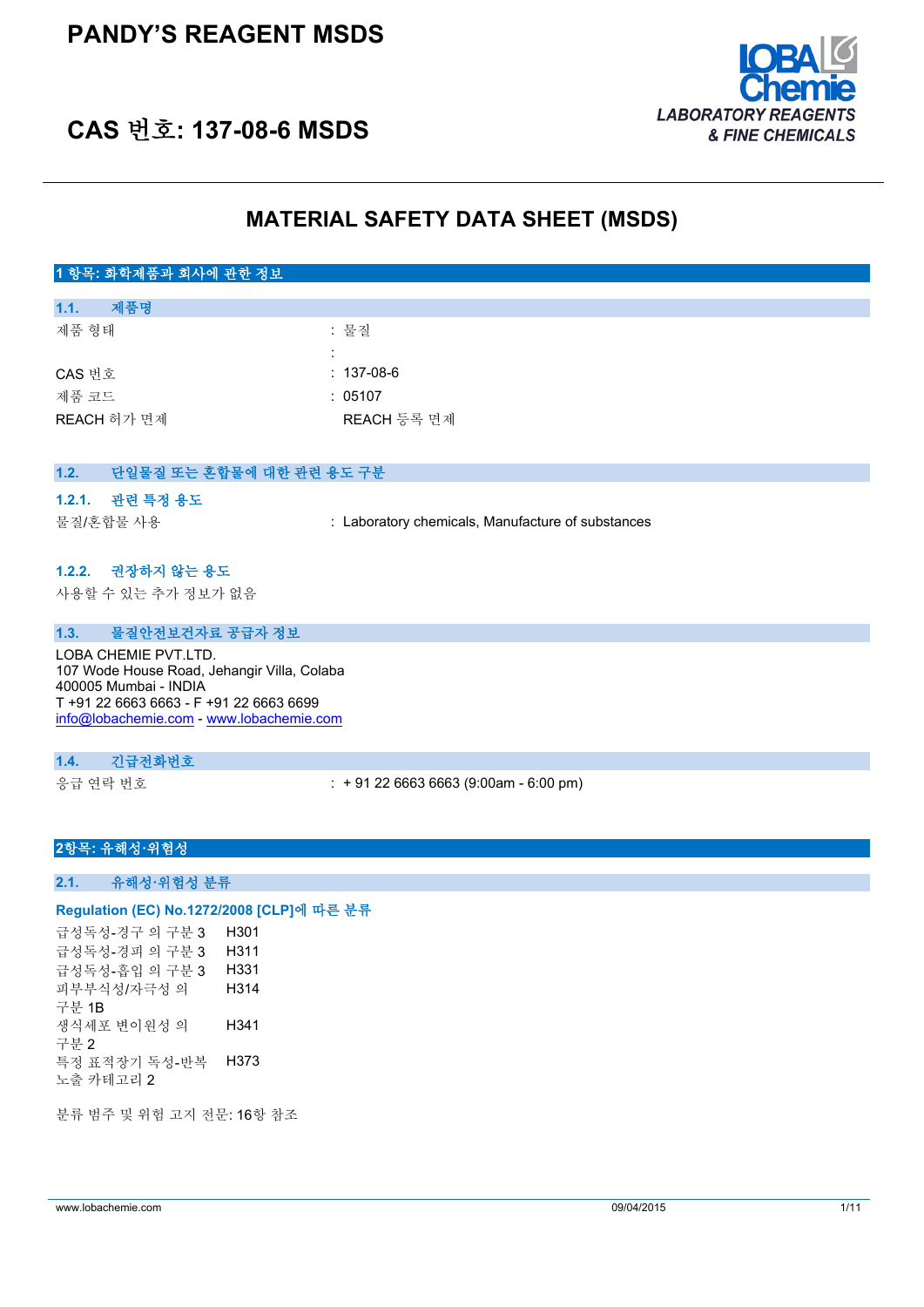물질안전보건자료

#### **Directive 67/548/EEC 또는 Directive 1999/45/EC에 따른 분류**

Muta.Cat.3; R68 T; R23/24/25 Xn; R48/20/21/22 C; R34 Full text of R-phrases: see section 16

#### **물리화학적, 인체 건강 및 환경상의악영향**

사용할 수 있는 추가 정보가 없음

| 2.2.<br>예방조치문구를 포함한 경고표지 항목                             |                                                                                                                                                                                                                                         |
|---------------------------------------------------------|-----------------------------------------------------------------------------------------------------------------------------------------------------------------------------------------------------------------------------------------|
| 규정 (EC) No. 1272/2008에 따른 라벨 표시[CLP]<br>위험 표시 그림문자(CLP) |                                                                                                                                                                                                                                         |
| Signal word (CLP)<br>유해·위험 문구(CLP)                      | GHS05<br>GHS06<br>GHS08<br>: 위험<br>: H301+H311+H331 - Toxic if swallowed, in contact with skin or if inhaled<br>H314 - Causes severe skin burns and eye damage<br>H341 - 유전적인 결함을 일으킬 것으로 의심됨<br>H373 - 장기간 또는 반복 노출되면 장기에 손상을 일으킬 수 있음 |
| 예방 조치 문구(CLP)                                           | : P201 - 사용 전 취급 설명서를 확보하시오<br>P280 - 보호장갑·보호의·보안경·아면보호구를 착용하시오.<br>P301+P310 - 삼켰다면 즉시 의료기관(의사)의 도움을 받으시오<br>P305+P351+P338 - 눈에 묻으면 몇 분간 물로 조심해서 씻으시오. 가능하면<br>콘택트렌즈를 제거하시오. 계속 씻으시오<br>P310 - 즉시 의료기관(의사)의 진찰을 받으시오                  |

#### **2.3. 기타 정보**

사용할 수 있는 추가 정보가 없음

# **3항목: 구성성분의 명칭 및 함유량 3.1. 단일물질** 명칭 : PANDY'S REAGENT CAS 번호 : 137-08-6

R- 및 H- 문구에 대한 전문: 16항 참조

### **3.2. 혼합물**

해당없음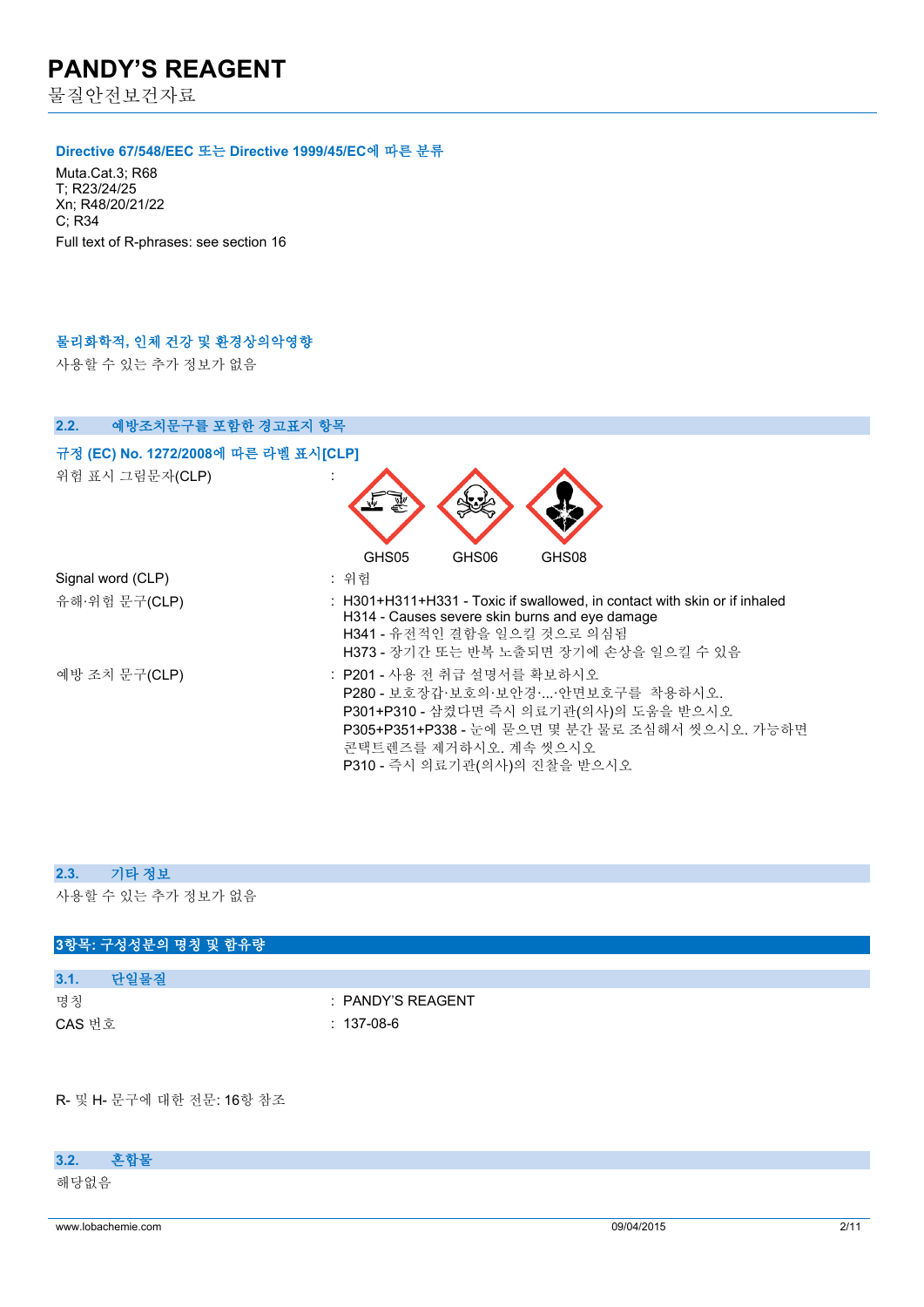물질안전보건자료

| 4항목: 응급조치요령 |  |
|-------------|--|
|             |  |

| 응급조치 요령<br>4.1.                    |                                                                                                                                                     |
|------------------------------------|-----------------------------------------------------------------------------------------------------------------------------------------------------|
| 흡입 후 응급 조치                         | : 신선한 공기가 있는 곳으로 옮기고 호흡하기 쉬운 자세로 안정을 취하시오. 즉시                                                                                                       |
|                                    | 의료기관(의사)의 진찰을 받으시오.                                                                                                                                 |
| 피부 접촉 후 응급 조치                      | : 즉시 의료기관(의사)의 진찰을 받으시오. 오염된 모든 의복은 벗거나 제거하시오.<br>다량의 비누와 물로 씻으시오.  조치를 하시오. 다시 사용전 오염된 의류는<br>세척하시오. 피부를 물로 씻으시오/샤워하시오. 다량의 비누 및 물로 부드럽게<br>씻어내시오. |
| 안구 접촉 후 응급 조치                      | : 몇 분간 물로 조심해서 씻으시오. 가능하면 콘택트렌즈를 제거하시오. 계속 씻으시오.<br>즉시 의료기관(의사)의 진찰을 받으시오.                                                                          |
| 섭취 후 응급 조치                         | : 입을 씻어내시오. 즉시 의료기관(의사)의 진찰을 받으시오.  처치를 하시오. 토하게<br>하지 마시오.                                                                                         |
| 4.2.<br>변이원성                       |                                                                                                                                                     |
| 증상/부상                              | : 장기간 또는 반복 노출되면 장기에 손상을 일으킴. 장기간 또는 반복 노출되면 장기에<br>손상을 일으킬 수 있음. 유전적인 결함을 일으킬 수 있음.                                                                |
| 피부 접촉 후 증상/부상                      | : Repeated exposure to this material can result in absorption through skin causing<br>significant health hazard. 피부와 접촉하면 유독함.                      |
| 섭취 후 증상/부상                         | : 삼키면 유독함. Swallowing a small quantity of this material will result in serious<br>health hazard.                                                    |
| 4.3.<br>즉각적인 치료 및 특수 치료 필요 여부 표시   |                                                                                                                                                     |
| Treat symptomatically.             |                                                                                                                                                     |
| 5항목: 폭발·화재시 대처방법                   |                                                                                                                                                     |
| 5.1. 적절한 소화제                       |                                                                                                                                                     |
| 적절한 소화제                            | : dry chemical powder, alcohol-resistant foam, carbon dioxide (CO2).                                                                                |
| 부적절한 소화재                           | : Do not use a heavy water stream.                                                                                                                  |
| 화학물질로부터 생기는 특정 유해성<br>5.2.         |                                                                                                                                                     |
| 사용할 수 있는 추가 정보가 없음                 |                                                                                                                                                     |
| 소방대원을 위한 조언<br>5.3.                |                                                                                                                                                     |
| 화재 진압 중 보호                         | : Do not attempt to take action without suitable protective equipment.                                                                              |
| 6항목: 누출사고시 대처방법                    |                                                                                                                                                     |
| 6.1.<br>인체를 보호하기 위해 필요한 조치사항 및 보호구 |                                                                                                                                                     |
| 6.1.1.<br>비응급 요원용                  |                                                                                                                                                     |
| 응급 조치                              | : Evacuate unnecessary personnel.                                                                                                                   |
| 6.1.2. 응급 구조대용                     |                                                                                                                                                     |
| 보호 장비                              | : 분진·흄·가스·미스트·증기·스프레이의 흡입을 피하시오.                                                                                                                    |
| 응급 조치                              | : Ventilate area.                                                                                                                                   |
| 6.2.<br>환경을 보호하기 위해 필요한 조치사항       |                                                                                                                                                     |
| 환경으로 배출하지 마시오.                     |                                                                                                                                                     |
| 6.3.<br>정화 또는 제거 방법                |                                                                                                                                                     |
| 세척 방법                              | : Clear up rapidly by scoop or vacuum.                                                                                                              |
| 기타 항목 참조<br>6.4.                   |                                                                                                                                                     |
| 사용할 수 있는 추가 정보가 없음                 |                                                                                                                                                     |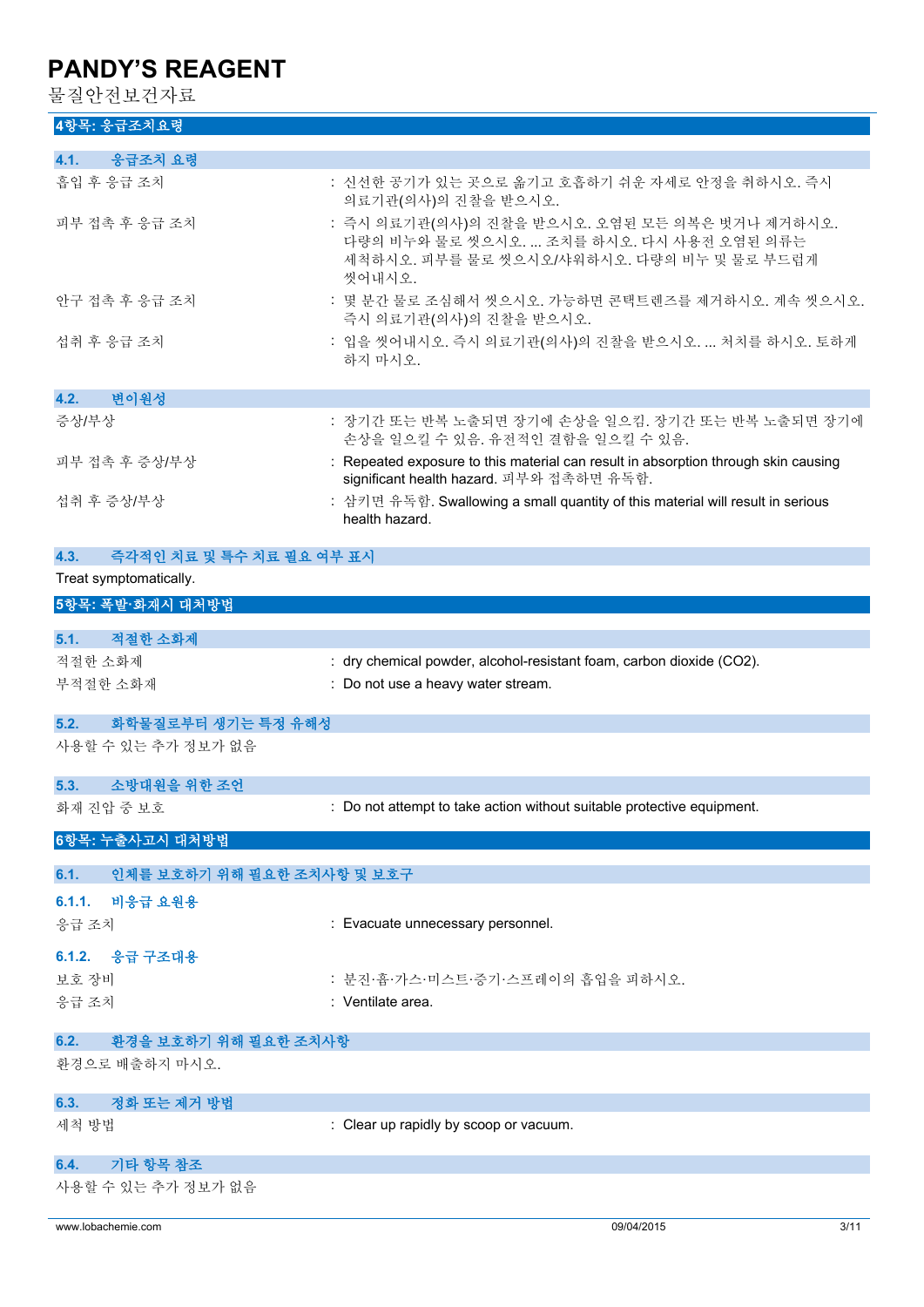물질안전보건자료

| 7항목: 취급 및 저장방법                 |                                                                                     |
|--------------------------------|-------------------------------------------------------------------------------------|
|                                |                                                                                     |
| 안전취급요령<br>7.1.                 |                                                                                     |
| 안전취급요령                         | : 분진·흄·가스·미스트·증기·스프레이를 흡입하지 마시오.<br>분진·흄·가스·미스트·증기·스프레이의 흡입을 피하시오.                  |
| 위생 조치                          | : 이 제품을 사용할 때에는 먹거나, 마시거나 흡연하지 마시오. 취급 후에는  을(를)<br>철저히 씻으시오. 다시 사용전 오염된 의류는 세척하시오. |
| 피해야할 조건을 포함한 안전한 저장 방법<br>7.2. |                                                                                     |
| 적절한 공학적 관리                     | : Comply with applicable regulations.                                               |
| 보관 조건                          | : Store in original container. 용기를 단단히 밀폐하시오. 건조한 장소에 보관하시오.                        |
| 특정 최종 사용<br>7.3.               |                                                                                     |
| 사용할 수 있는 추가 정보가 없음             |                                                                                     |
| 8항목: 노출방지 및 개인보호구              |                                                                                     |
| 제어 매개 변수<br>8.1.               |                                                                                     |

사용할 수 있는 추가 정보가 없음

| : 취급 후에는  을(를) 철저히 씻으시오.                                                                                   |
|------------------------------------------------------------------------------------------------------------|
| : 보호 장갑                                                                                                    |
| : Chemical goggles or face shield                                                                          |
| : 적절하 보호복을 착용하시오                                                                                           |
| : Where exposure through inhalation may occur from use, respiratory protection<br>equipment is recommended |
| : 분진·흄·가스·미스트·증기·스프레이를 흡입하지 마시오. 이 제품을 사용할 때에는<br>먹거나, 마시거나 흡연하지 마시오.                                      |
|                                                                                                            |

### **9항목: 물리화학적 특성**

| 기본적인 물리화학적 특성에 대한 정보<br>9.1. |              |
|------------------------------|--------------|
| 물리적 상태                       | : 액체         |
| 색상                           | : Colorless. |
| 냄새                           | : 자료없음       |
| 냄새 역치                        | : 자료없음       |
| pH                           | : 자료없음       |
| 상대 증발 속도(부틸아세테이트=1)          | : 자료없음       |
| 융해점                          | $: 40 - 42$  |
| 빙점                           | : 자료없음       |
| 초기 끓는점과 끓는점 범위               | : $182 °C$   |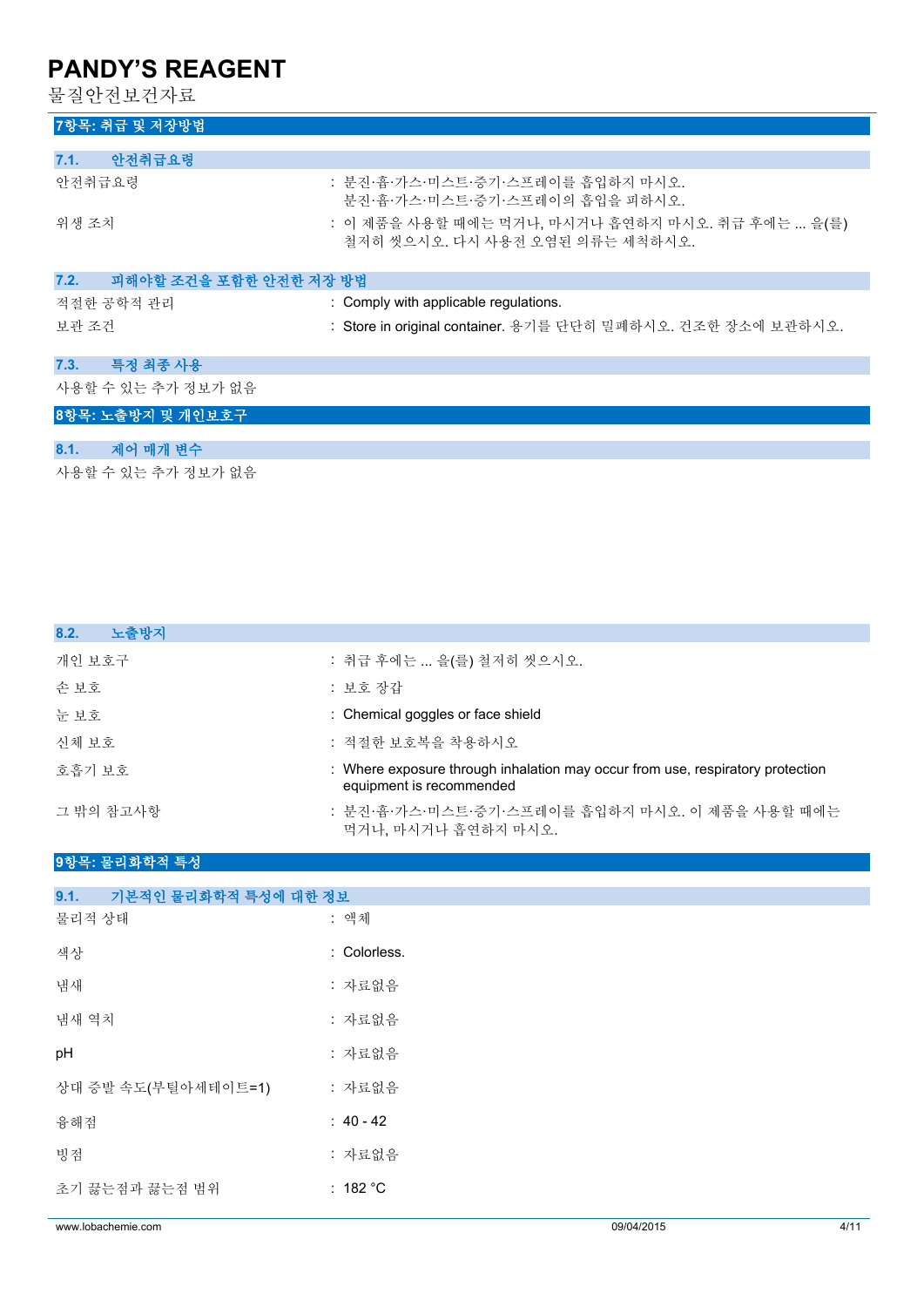물질안전보건자료

| 인화점                | : 79 °C                   |
|--------------------|---------------------------|
| 자연발화온도             | : 자료없음                    |
| 분해온도               | : 자료없음                    |
| 인화성(고체, 기체)        | : 자료없음                    |
| 증기압                | : 자료없음                    |
| 20°C에서의 상대 증기 밀도   | : 자료없음                    |
| 상대 밀도              | : 자료없음                    |
| 비중/밀도              | : 1.071 g/cm <sup>3</sup> |
| 용해도                | : 자료없음                    |
| n-옥탄올/물분배계수        | : 자료없음                    |
| 점도, 운동학적           | : 자료없음                    |
| 점도, 역학적            | : 자료없음                    |
| 폭발성                | : 자료없음                    |
| 산화성                | : 자료없음                    |
| 인화 또는 폭발 범위의 상한/하한 | : 자료없음                    |

### **9.2. 그 밖의 참고사항**

사용할 수 있는 추가 정보가 없음

### **10항목: 안정성 및 반응성**

#### **10.1. 반응성**

Thermal decomposition generates : Corrosive vapours.

#### **10.2. 화학적 안정성**

Stable under normal conditions.

#### **10.3. 유해 반응의 가능성**

사용할 수 있는 추가 정보가 없음

#### **10.4. 피해야 할 조건**

직사광선. Air contact. Moisture.

#### **10.5. 피해야 할 물질**

사용할 수 있는 추가 정보가 없음

#### **10.6. 분해시 생성되는 유해물질**

Thermal decomposition generates : Corrosive vapours.

### **11항목: 독성에 관한 정보**

#### **11.1. 독성에 대한 정보**

급성 독성 : 73 . 20 . 73 . 경구: 삼키면 유독함. 경피: 피부와 접촉하면 유독함. 흡입: 흡입하면 유독함.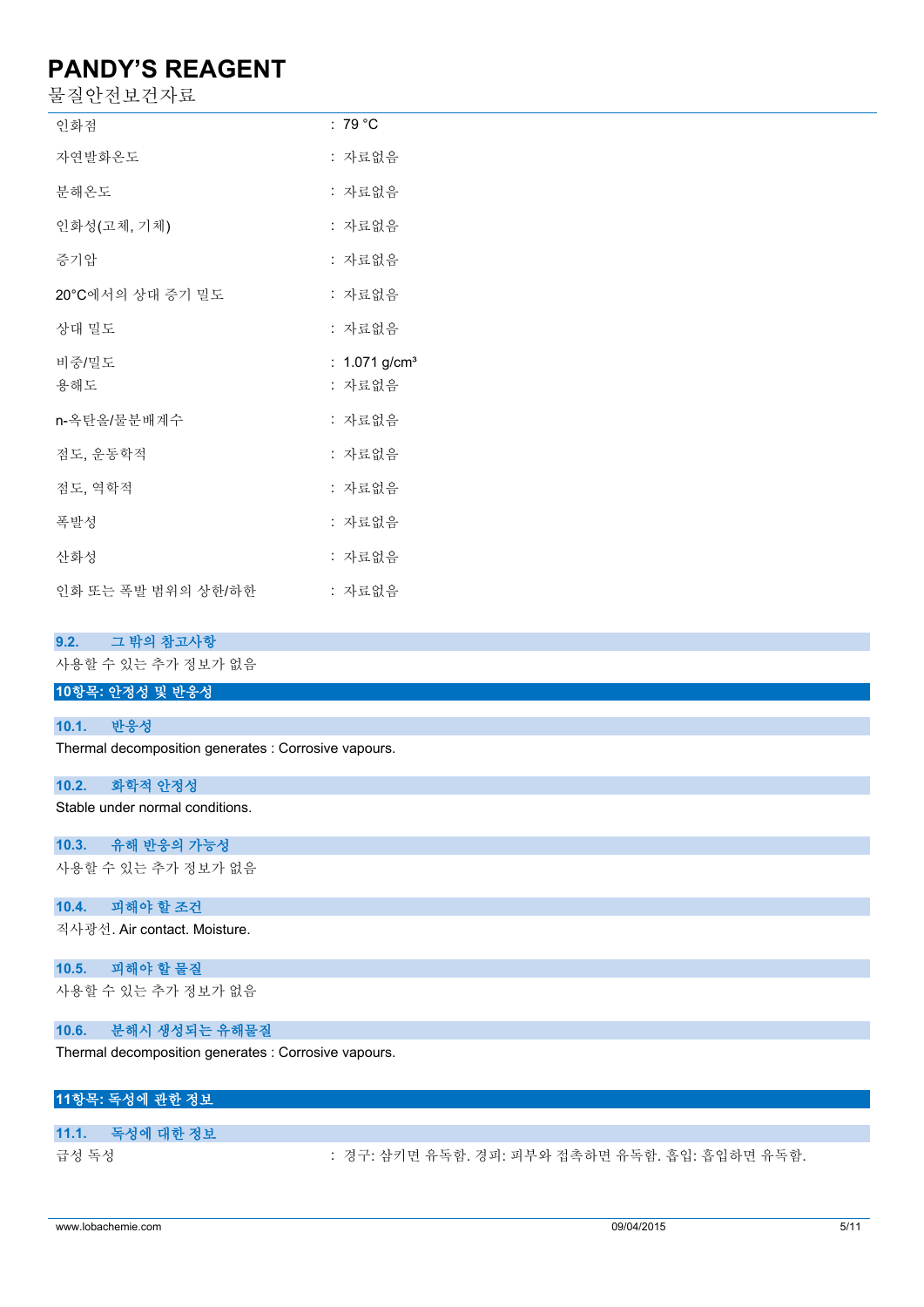물질안전보건자료

| 피부 부식성 / 자극성      | : Causes severe skin burns and eye damage. |
|-------------------|--------------------------------------------|
| 심한 눈손상 또는 자극성     | : 심각한 안구 손상, 범주 1, 암묵적                     |
| 호흡기 또는 피부 과민성     | : 분류되지 않음                                  |
| 생식세포 돌연변이 유발성     | : 유전적인 결함을 일으킬 것으로 의심됨.                    |
| 발암성               | : 분류되지 않음                                  |
| 생식독성              | : 분류되지 않음                                  |
| 특정 표적장기 독성 (1회노출) | : 분류되지 않음                                  |
| 특정 표적장기 독성 (반복노출) | : 장기간 또는 반복 노출되면 장기에 손상을 일으킬 수 있음.         |
| 흡인유해성             | : 분류되지 않음                                  |

인체 건강에 미치는 잠재적 악성 효과 및 : 삼키면 유독함. 피부와 접촉하면 유독함. 증상

#### **12항목: 환경에 미치는 영향**

**12.1. 독성** 사용할 수 있는 추가 정보가 없음

#### **12.2. 잔류성 및 분해성**

사용할 수 있는 추가 정보가 없음

#### **12.3. 생물농축성**

사용할 수 있는 추가 정보가 없음

### **12.4. 토양이동성**

사용할 수 있는 추가 정보가 없음

#### **12.5. PBT 및 vPvB 평가 결과**

사용할 수 있는 추가 정보가 없음

| 12.6. 기타 유해 영향                                |                                    |
|-----------------------------------------------|------------------------------------|
| 사용할 수 있는 추가 정보가 없음                            |                                    |
| 13항목: 폐기시 주의사항                                |                                    |
|                                               |                                    |
| 폐기물 처리법<br>13.1.                              |                                    |
| Product/Packaging disposal<br>recommendations | :  내용물과 용기를 폐기하시오.                 |
| 생태학 - 폐기물                                     | : Hazardous waste due to toxicity. |

www.lobachemie.com 09/04/2015 6/11 100 minimum 6/11 100 minimum 6/11 100 minimum 6/11 100 minimum 6/11 100 minimum 6/11 100 minimum 6/11 100 minimum 6/11 100 minimum 6/11 100 minimum 6/11 10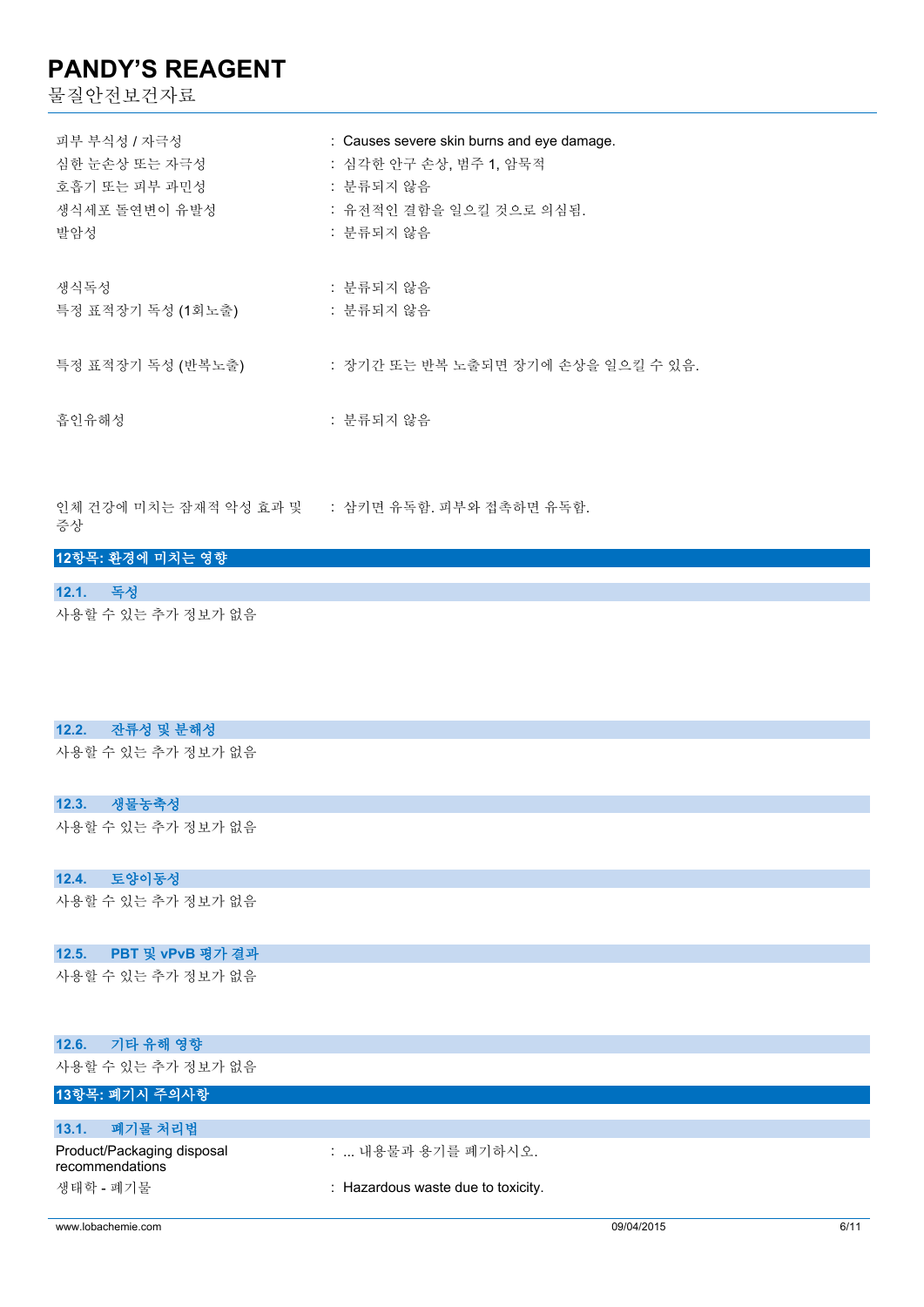물질안전보건자료

### **14항목: 운송에 필요한 정보**

ADR / RID / IMDG / IATA / ADN 에 따름

| 14.1. 유엔번호(UN No.)                   |                                           |
|--------------------------------------|-------------------------------------------|
| UN-번호(ADR)                           | : 2821                                    |
| UN-번호 (IMDG)                         | : 2821                                    |
| UN-번호(IATA)                          | : 2821                                    |
| UN-번호(ADN)                           | : 2821                                    |
| UN-번호(RID)                           | : 2821                                    |
|                                      |                                           |
| 14.2.<br>적정선적명                       |                                           |
| 고유 운송 명칭(ADR)                        | $\therefore$ PHENOL SOLUTION              |
| Proper Shipping Name (IMDG)          | : PHENOL SOLUTION                         |
| 고유 운송 명칭(IATA)                       | $\therefore$ PHENOL SOLUTION              |
| 고유 운송 명칭(ADN)                        | $\therefore$ PHENOL SOLUTION              |
| 고유 운송 명칭(RID)                        | : PHENOL SOLUTION                         |
| Transport document description (ADR) | : UN 2821 PHENOL SOLUTION, 6.1, II, (D/E) |
| 운송 문서 기술 (IMDG)                      | : UN 2821 PHENOL SOLUTION, $6.1$ , II     |
| 운송 문서 기술 (IATA)                      | : UN 2821 PHENOL SOLUTION, 6.1, II        |
| 운송 문서 기술 (ADN)                       | : UN 2821 PHENOL SOLUTION, 6.1, II        |
| 운송 문서 기술 (RID)                       | : UN 2821 PHENOL SOLUTION, $6.1$ , II     |
|                                      |                                           |

### **14.3. 운송에서의 위험성 등급**

#### **ADR**

| 운송 위험 분류 (ADR)      | $\therefore$ 6.1 |
|---------------------|------------------|
| Danger labels (ADR) | $\therefore$ 6.1 |



#### **IMDG**

운송 위험 분류 (IMDG) : 6.1 Danger labels (IMDG) : 6.1

### **IATA**

운송 위험 분류 (IATA) : 6.1 위험 표지 라벨(IATA) : 6.1



:



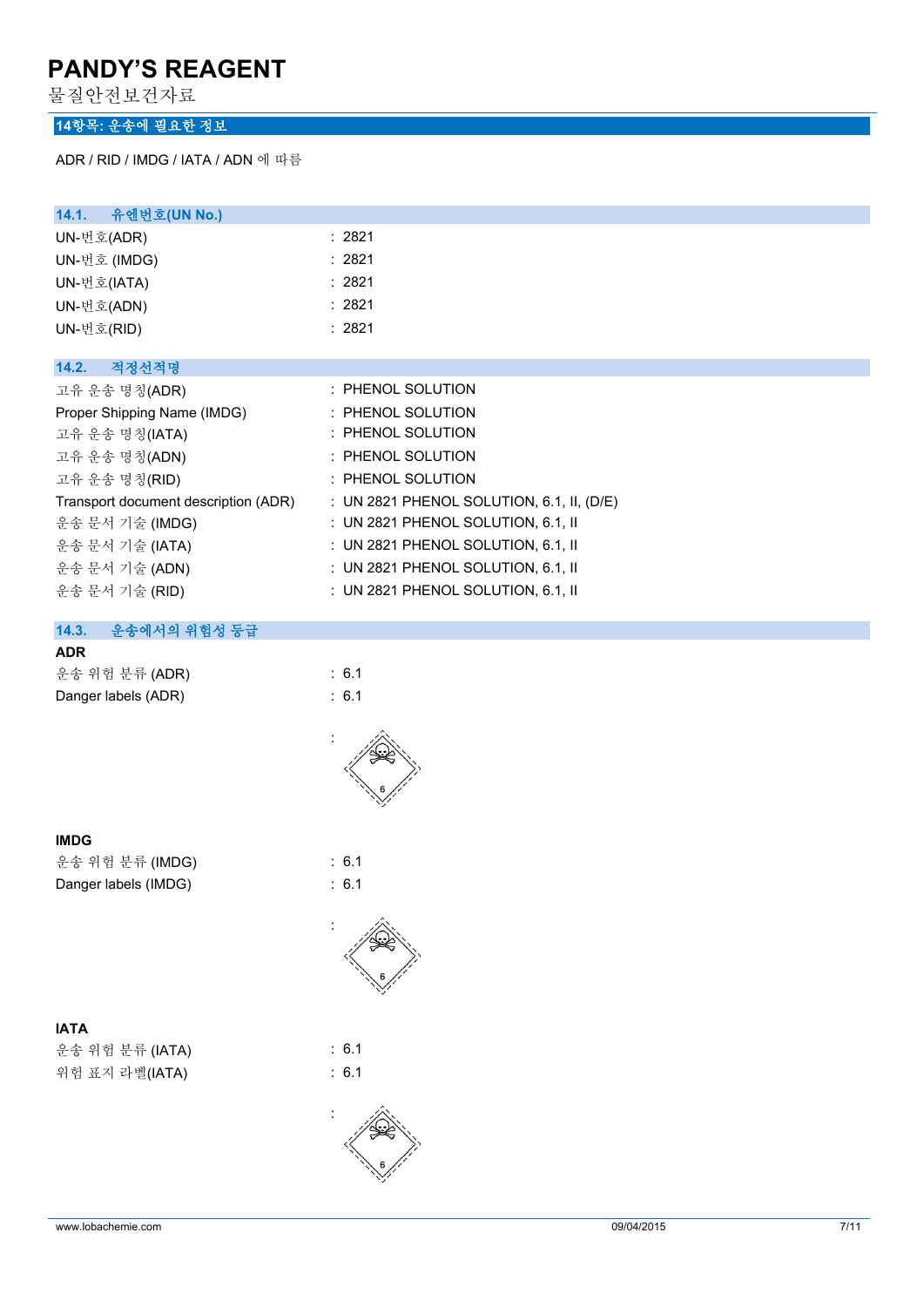물질안전보건자료

| 불질안전보건자료                 |                           |
|--------------------------|---------------------------|
| <b>ADN</b>               |                           |
| 운송 위험 분류 (ADN)           | : 6.1                     |
| Danger labels (ADN)      | : 6.1                     |
|                          |                           |
| <b>RID</b>               |                           |
| 운송 위험 분류 (RID)           | : 6.1                     |
| Danger labels (RID)      | : 6.1                     |
|                          |                           |
|                          |                           |
| 14.4.<br>용기등급            |                           |
| 포장 등급(ADR)               | $\pm$ 11                  |
| 포장 등급(IMDG)              | $\lesssim 11$             |
| 포장 그룹(IATA)              | $\colon \, \mathrm{II}$   |
| 포장 그룹(ADN)               | $\colon \, \mathrm{I\!I}$ |
| 포장 등급(RID)               | $\div$ II                 |
| 환경 유해성<br>14.5.          |                           |
| 환경에 위험                   | : No                      |
| 해양오염물질                   | : No                      |
| 그 밖의 참고사항                | : 가용 추가 정보 없음             |
|                          |                           |
| 14.6.<br>사용자를 위한 특별 주의사항 |                           |
| - 내륙 수송                  |                           |
| 분류 코드(UN)                | : T1                      |

| 일정량(ADR)                                                                   | : 100ml       |
|----------------------------------------------------------------------------|---------------|
| 극소량(ADR)                                                                   | : F4          |
| Packing instructions (ADR)                                                 | : P001, IBC02 |
| Mixed packing provisions (ADR)                                             | : MP15        |
| Portable tank and bulk container<br>instructions (ADR)                     | : T7          |
| Portable tank and bulk container special<br>provisions (ADR)               | $:$ TP2       |
| Tank code (ADR)                                                            | : L4BH        |
| Tank special provisions (ADR)                                              | : TU15, TE19  |
| 탱크 수송용 차량                                                                  | : AT          |
| 운송 범주(ADR)                                                                 | : 2           |
| Special provisions for carriage - Loading,<br>unloading and handling (ADR) | : CV13, CV28  |
| Special provisions for carriage - Operation : S9, S19<br>(ADR)             |               |
| 위험 식별 번호(Kemler 번호)                                                        | 60            |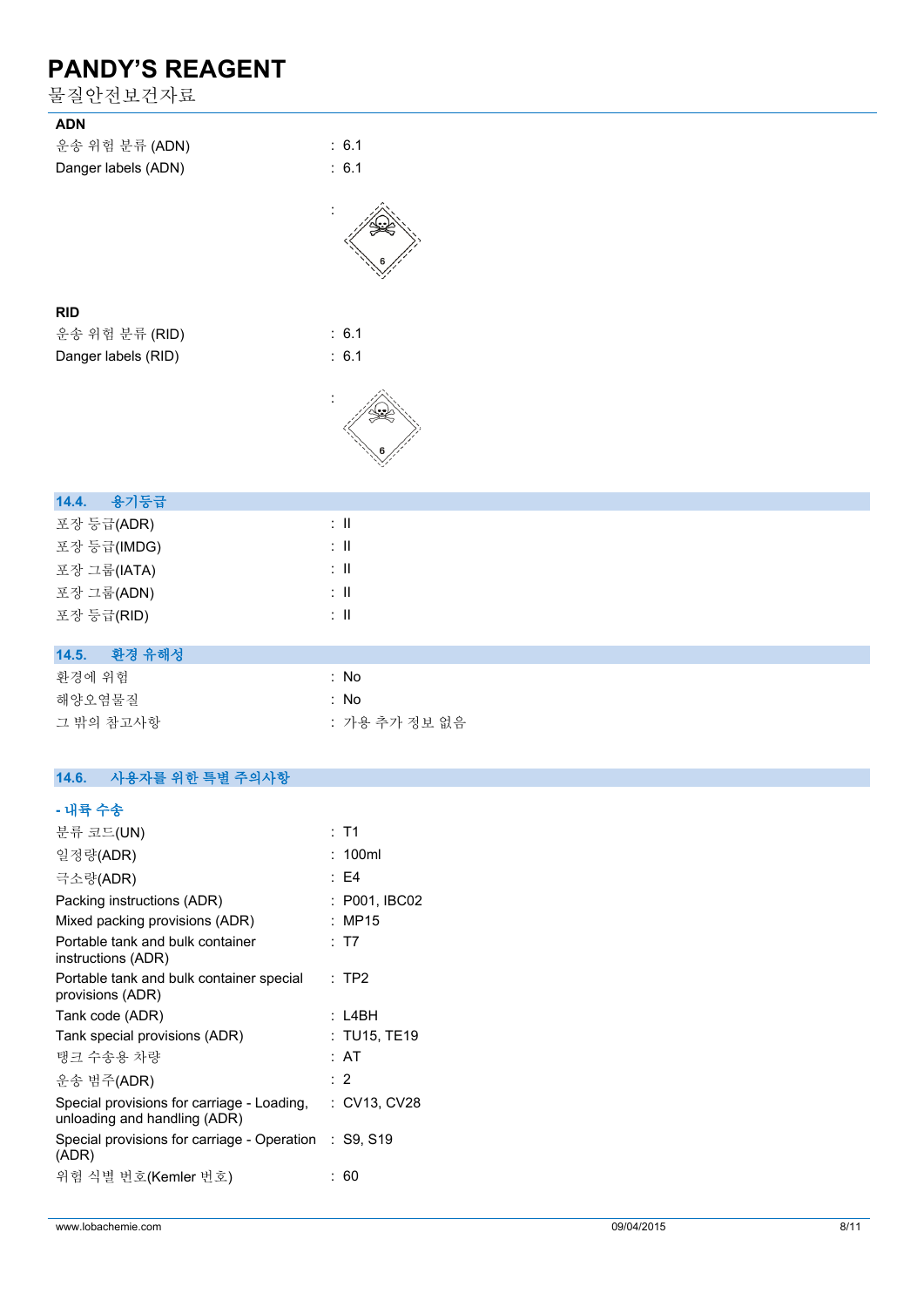물질안전보건자료

| 오렌지 플레이트                                                         | İ,<br>60<br>2821        |
|------------------------------------------------------------------|-------------------------|
| 터널 제한 코드 (ADR)                                                   | : D/E                   |
| EAC 코드                                                           | : 2X                    |
| - 해상 운송                                                          |                         |
| Limited quantities (IMDG)                                        | $: 100$ ml              |
| 극소량(IMDG)                                                        | : E4                    |
| Packing instructions (IMDG)                                      | : P001                  |
| IBC packing instructions (IMDG)                                  | : IBC02                 |
| Tank instructions (IMDG)                                         | : T7                    |
| Tank special provisions (IMDG)                                   | :TP2                    |
| EmS-No. (Fire)                                                   | $: F-A$                 |
| EmS-No. (Spillage)                                               | $: S-A$                 |
| Stowage category (IMDG)                                          | : A                     |
| MFAG-번호                                                          | : 153                   |
| - 항공 운송                                                          |                         |
| PCA 예상 수량(IATA)                                                  | $\therefore$ E4         |
| PCA 제한 수량(IATA)                                                  | : Y641                  |
| PCA 제한 수량 최대 순수량(IATA)                                           | : 1L                    |
| PCA 포장 지침(IATA)                                                  | : 654                   |
| PCA 최대 순수량(IATA)                                                 | : 5L                    |
| CAO 포장 지침(IATA)                                                  | :662                    |
| CAO 최대 순수량(IATA)                                                 | : 60L                   |
| 특별 공급(IATA)                                                      | : A3                    |
| ERG 코드(IATA)                                                     | : 6L                    |
| - 국내 수로 운송                                                       |                         |
| 분류 코드(ADN)                                                       | : T1                    |
| 특별 공급(ADN)                                                       | : 802                   |
| 일정량(ADN)                                                         | : 100 ml                |
|                                                                  | $\therefore$ E4         |
| 극소량(ADN)<br>Equipment required (ADN)                             | $:$ PP, EP, TOX, A      |
| Ventilation (ADN)                                                | : VE02                  |
| Number of blue cones/lights (ADN)                                | $\therefore$ 2          |
|                                                                  |                         |
| - 철도 수송                                                          |                         |
| Classification code (RID)<br>한정 수량(RID)                          | $:$ T1<br>: 100ml       |
|                                                                  | $\therefore$ E4         |
| 극소량(RID)                                                         |                         |
| Packing instructions (RID)<br>Mixed packing provisions (RID)     | : P001, IBC02<br>: MP15 |
| Portable tank and bulk container<br>instructions (RID)           | : T7                    |
| Portable tank and bulk container special<br>provisions (RID)     | $\therefore$ TP2        |
| Tank codes for RID tanks (RID)                                   | :L4BH                   |
| Special provisions for RID tanks (RID)                           | : TU15                  |
| 운송 범주(RID)                                                       | $\therefore$ 2          |
| Special provisions for carriage - Loading<br>and unloading (RID) | : CW13, CW28, CW31      |
| www.lobachemie.com                                               | 09/04/2015              |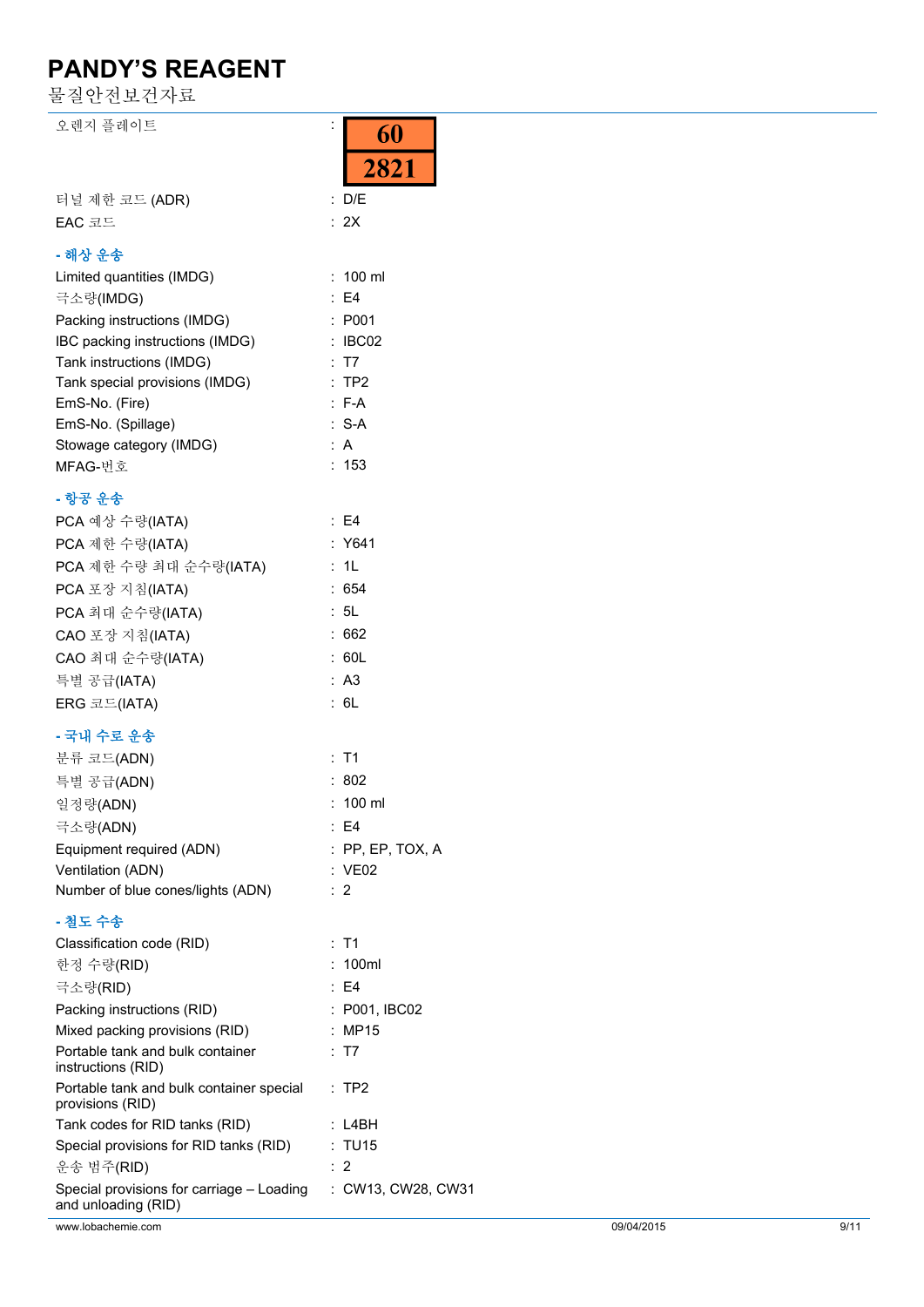물질안전보건자료

| Colis express (express parcels) (RID) | : CE5 |
|---------------------------------------|-------|
| Hazard identification number (RID)    | : 60  |

| 14.7. |  |  | MARPOL 73/78 별첨 II 및 IBC 코드에 따른 대량 운송 |
|-------|--|--|---------------------------------------|
|-------|--|--|---------------------------------------|

해당없음

### **15항목: 법적 규제현황**

**15.1. 안전, 보건 및 환경과 관련하여 단일물질 또는 혼합물에 대한 특별 규정/법규**

#### **15.1.1. EU 규정**

REACH의 별첨 XVII 규제사항에 따른 제한 없음 PANDY'S REAGENT is not on the REACH Candidate List PANDY'S REAGENT is not on the REACH Annex XIV List

### **15.1.2. 국가 규정**

### **독일**

| AwSV/VwVwS Annex reference                                                     | : Water hazard class (WGK) 1, slightly hazardous to water (Classification according to<br>VwVwS, Annex 2; WGK No 1387)                            |
|--------------------------------------------------------------------------------|---------------------------------------------------------------------------------------------------------------------------------------------------|
| 12th Ordinance Implementing the Federal<br>Immission Control Act - 12. BlmSchV | : 12차 BlmSchV(배출 방지 법령) (심각한 사고에 대한 규정) 미대상                                                                                                       |
| 데마크                                                                            |                                                                                                                                                   |
| Class for fire hazard                                                          | $\therefore$ Class III-1                                                                                                                          |
| Store unit                                                                     | $\div$ 50 liter                                                                                                                                   |
| <b>Classification remarks</b>                                                  | : Flammable according to the Danish Ministry of Justice; Emergency management<br>quidelines for the storage of flammable liquids must be followed |
| 덴마크 규정 권장사항                                                                    | : Young people below the age of 18 years are not allowed to use the product                                                                       |
|                                                                                | Pregnant/breastfeeding women working with the product must not be in direct<br>contact with the product                                           |
|                                                                                | The requirements from the Danish Working Environment Authorities regarding work<br>with carcinogens must be followed during use and disposal      |

### **15.2. 화학 물질 안정성 평가**

사용할 수 있는 추가 정보가 없음

### **16항목: 그 밖의 참고사항**

R-, H- 및 EUH-단락 전문:

Acute Tox. 3 (Dermal) 급성독성-경피 의 구분 3

www.lobachemie.com 09/04/2015 10/11